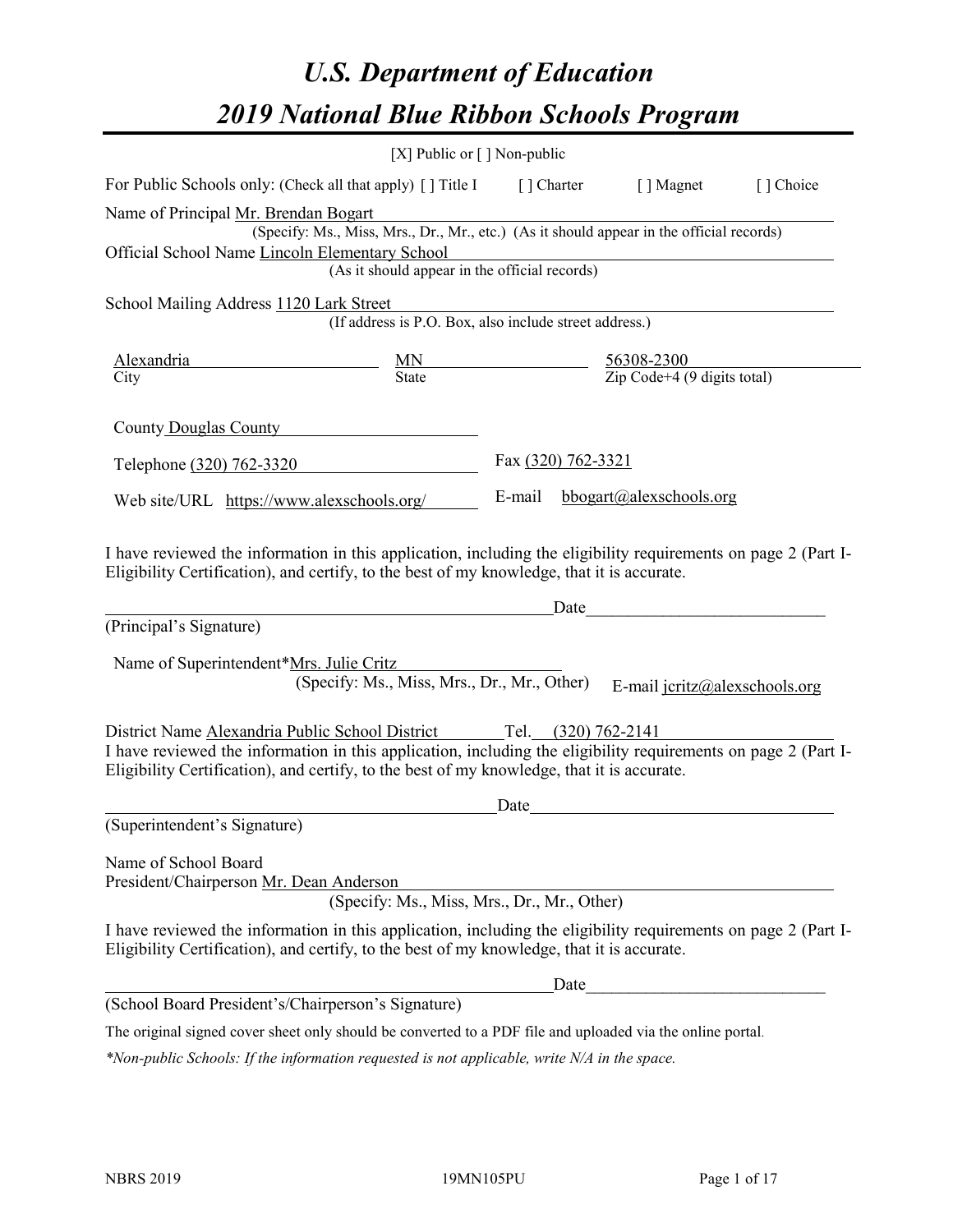The signatures on the first page of this application (cover page) certify that each of the statements below, concerning the school's eligibility and compliance with U.S. Department of Education and National Blue Ribbon Schools requirements, are true and correct.

1. All nominated public schools must meet the state's performance targets in reading (or English language arts) and mathematics and other academic indicators (i.e., attendance rate and graduation rate), for the all students group, including having participation rates of at least 95 percent using the most recent accountability results available for nomination.

2. To meet final eligibility, all nominated public schools must be certified by states prior to September 2019 in order to meet all eligibility requirements. Any status appeals must be resolved at least two weeks before the awards ceremony for the school to receive the award.

3. The school configuration includes one or more of grades K-12. Schools on the same campus with one principal, even a K-12 school, must apply as an entire school.

4. The school has been in existence for five full years, that is, from at least September 2013 and each tested grade must have been part of the school for the past three years.

5. The nominated school has not received the National Blue Ribbon Schools award in the past five years: 2014, 2015, 2016, 2017, or 2018.

6. The nominated school has no history of testing irregularities, nor have charges of irregularities been brought against the school at the time of nomination. If irregularities are later discovered and proven by the state, the U.S. Department of Education reserves the right to disqualify a school's application and/or rescind a school's award.

7. The nominated school has not been identified by the state as "persistently dangerous" within the last two years.

8. The nominated school or district is not refusing Office of Civil Rights (OCR) access to information necessary to investigate a civil rights complaint or to conduct a district-wide compliance review.

9. The OCR has not issued a violation letter of findings to the school district concluding that the nominated school or the district as a whole has violated one or more of the civil rights statutes. A violation letter of findings will not be considered outstanding if OCR has accepted a corrective action plan from the district to remedy the violation.

10. The U.S. Department of Justice does not have a pending suit alleging that the nominated school or the school district, as a whole, has violated one or more of the civil rights statutes or the Constitution's equal protection clause.

11. There are no findings of violations of the Individuals with Disabilities Education Act in a U.S. Department of Education monitoring report that apply to the school or school district in question; or if there are such findings, the state or district has corrected, or agreed to correct, the findings.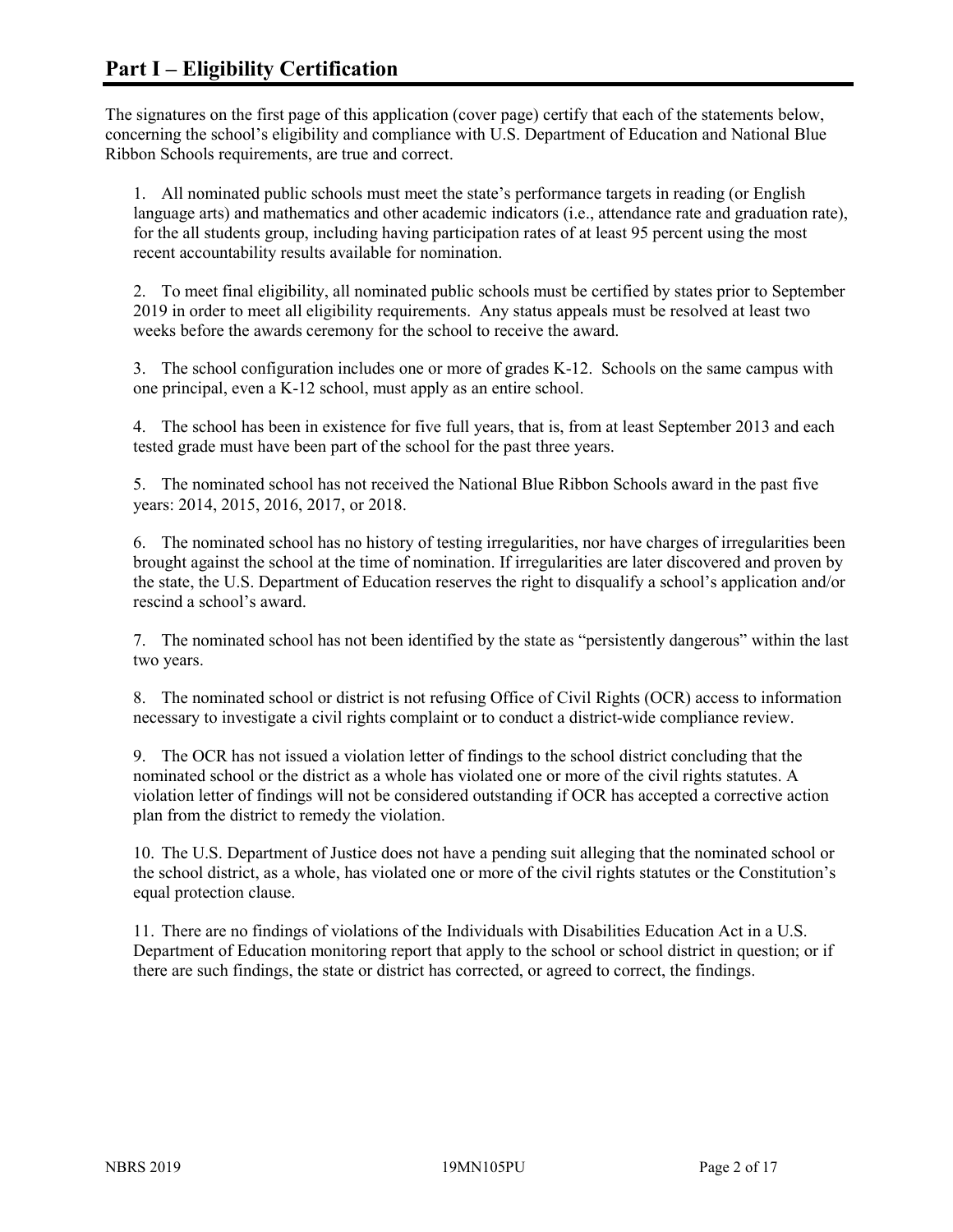# **PART II - DEMOGRAPHIC DATA**

#### **Data should be provided for the most recent school year (2018-2019) unless otherwise stated.**

#### **DISTRICT**

1. Number of schools in the district  $6$  Elementary schools (includes K-8) (per district designation): 1 Middle/Junior high schools 1 High schools 0 K-12 schools

8 TOTAL

**SCHOOL** (To be completed by all schools)

2. Category that best describes the area where the school is located:

[ ] Urban or large central city

[ ] Suburban

[X] Rural or small city/town

3. Number of students as of October 1, 2018 enrolled at each grade level or its equivalent in applying school:

| Grade                           | # of         | # of Females | <b>Grade Total</b> |
|---------------------------------|--------------|--------------|--------------------|
|                                 | <b>Males</b> |              |                    |
| <b>PreK</b>                     | 0            | $\theta$     | 0                  |
| $\mathbf K$                     | 34           | 39           | 73                 |
| 1                               | 44           | 28           | 72                 |
| 2                               | 33           | 44           | 77                 |
| 3                               | 39           | 37           | 76                 |
| $\overline{\mathbf{4}}$         | 45           | 36           | 81                 |
| 5                               | 38           | 48           | 86                 |
| 6                               | 0            | 0            | 0                  |
| 7                               | 0            | $\theta$     | 0                  |
| 8                               | 0            | $\theta$     | 0                  |
| 9                               | 0            | $\theta$     | 0                  |
| 10                              | 0            | 0            | 0                  |
| 11                              | 0            | 0            | 0                  |
| 12 or higher                    | 0            | 0            | 0                  |
| <b>Total</b><br><b>Students</b> | 233          | 232          | 465                |

\*Schools that house PreK programs should count preschool students **only** if the school administration is responsible for the program.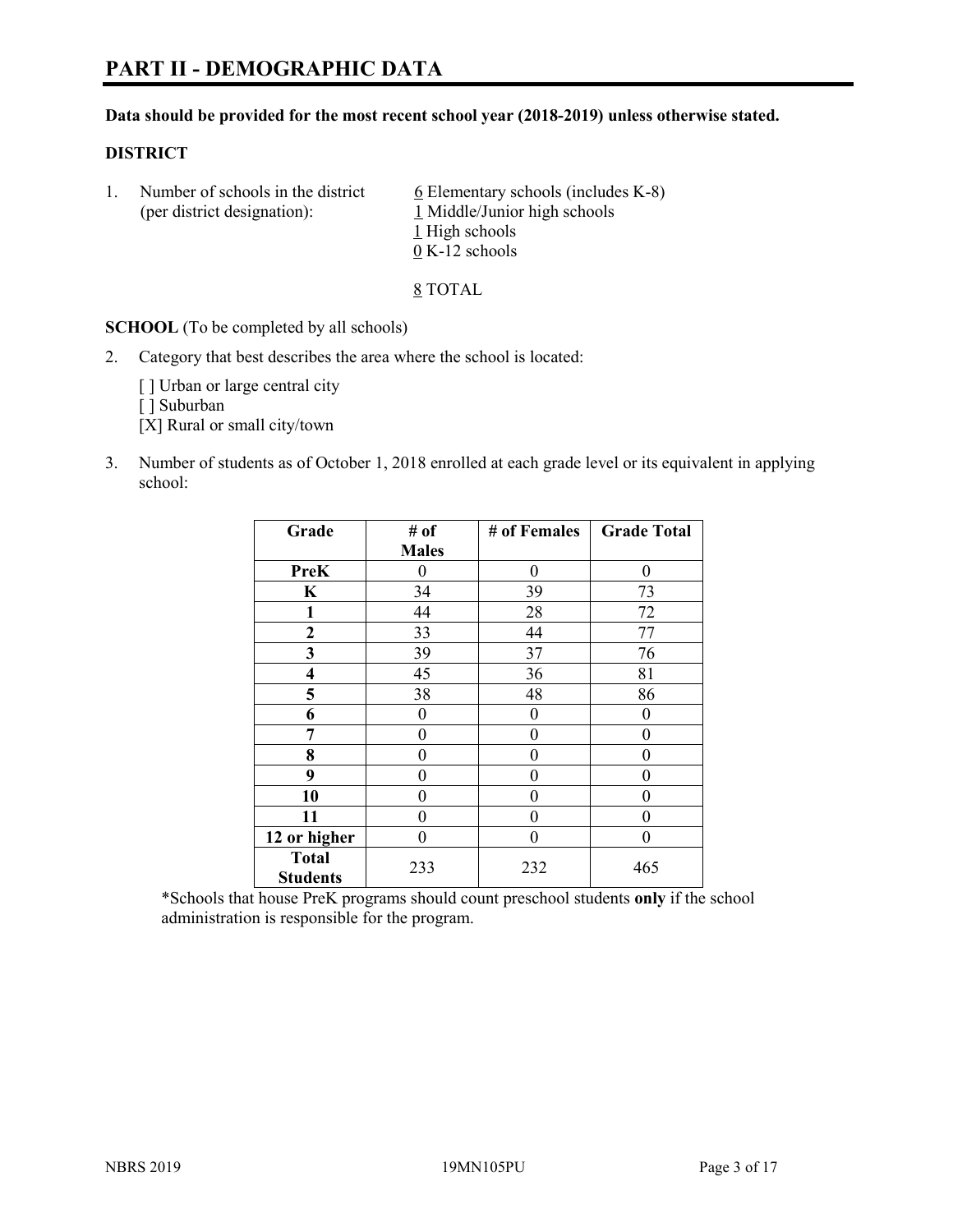4. Racial/ethnic composition of  $\frac{2}{3}$ % American Indian or Alaska Native the school (if unknown, estimate): 1 % Asian

2 % Black or African American  $\frac{2}{2}$  % Hispanic or Latino 0 % Native Hawaiian or Other Pacific Islander 93 % White 0 % Two or more races **100 % Total**

(Only these seven standard categories should be used to report the racial/ethnic composition of your school. The Final Guidance on Maintaining, Collecting, and Reporting Racial and Ethnic Data to the U.S. Department of Education published in the October 19, 2007 *Federal Register* provides definitions for each of the seven categories.)

5. Student turnover, or mobility rate, during the 2017 – 2018 school year: 5%

If the mobility rate is above 15%, please explain.

This rate should be calculated using the grid below. The answer to (6) is the mobility rate.

| <b>Steps For Determining Mobility Rate</b>    | Answer                      |
|-----------------------------------------------|-----------------------------|
| (1) Number of students who transferred to     |                             |
| the school after October 1, 2017 until the    | $\mathcal{D}_{\mathcal{L}}$ |
| end of the 2017-2018 school year              |                             |
| (2) Number of students who transferred        |                             |
| from the school after October 1, 2017 until   | 20                          |
| the end of the 2017-2018 school year          |                             |
| (3) Total of all transferred students [sum of | 22                          |
| rows $(1)$ and $(2)$ ]                        |                             |
| (4) Total number of students in the school as | 480                         |
| of October 1, 2017                            |                             |
| $(5)$ Total transferred students in row $(3)$ | 0.05                        |
| divided by total students in row (4)          |                             |
| $(6)$ Amount in row $(5)$ multiplied by 100   | 5                           |

6. English Language Learners (ELL) in the school:  $0\%$ 

1 Total number ELL

Specify each non-English language represented in the school (separate languages by commas): **Spanish** 

7. Students eligible for free/reduced-priced meals: 28 % Total number students who qualify:  $130$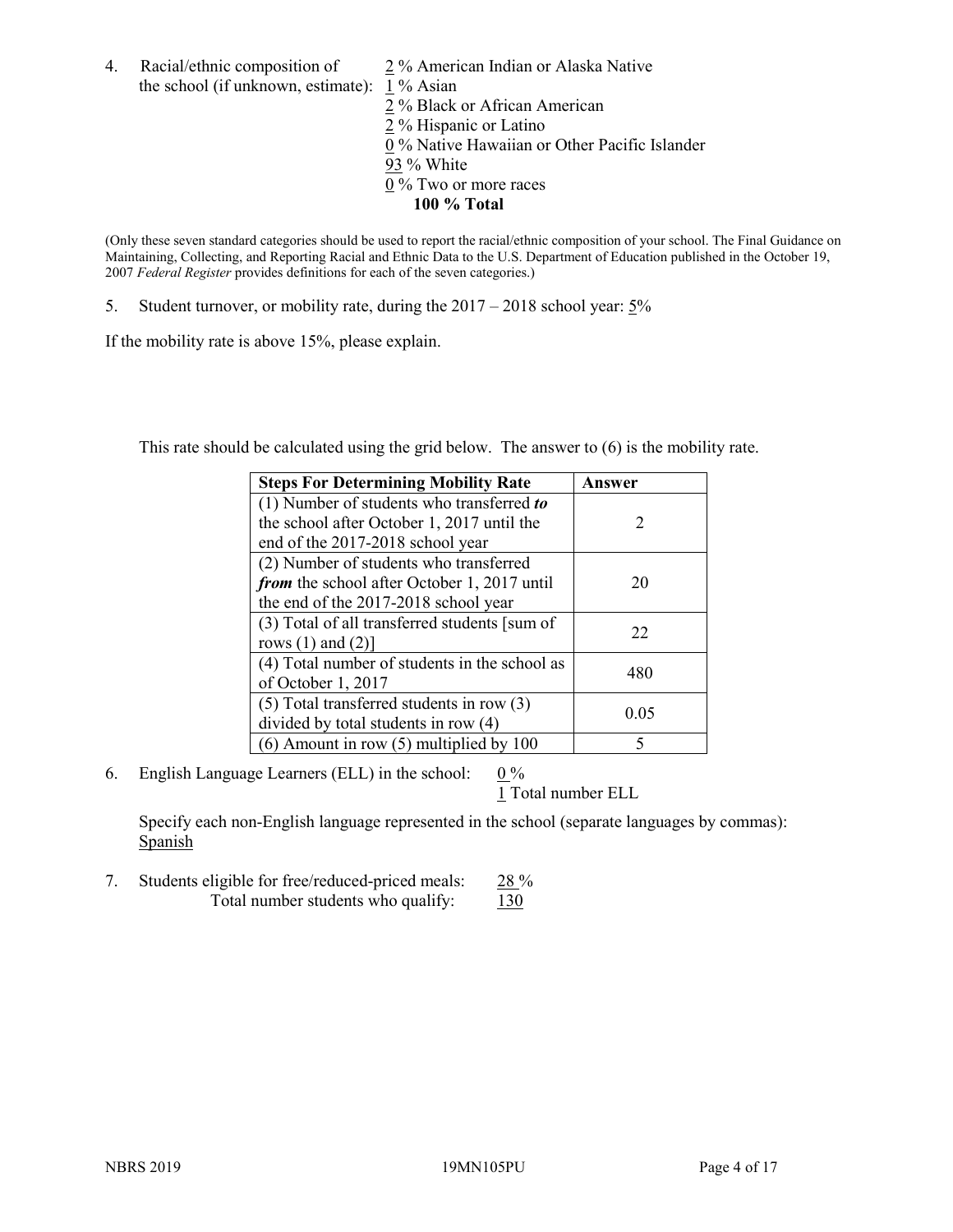93 Total number of students served

Indicate below the number of students with disabilities according to conditions designated in the Individuals with Disabilities Education Act. Do not add additional conditions. It is possible that students may be classified in more than one condition.

| 17 Autism                 | 1 Multiple Disabilities                 |
|---------------------------|-----------------------------------------|
| 2 Deafness                | 4 Orthopedic Impairment                 |
| 0 Deaf-Blindness          | 8 Other Health Impaired                 |
| 6 Developmental Delay     | 20 Specific Learning Disability         |
| 11 Emotional Disturbance  | 23 Speech or Language Impairment        |
| 0 Hearing Impairment      | 0 Traumatic Brain Injury                |
| 1 Intellectual Disability | 0 Visual Impairment Including Blindness |

- 9. Number of years the principal has been in her/his position at this school: 13
- 10. Use Full-Time Equivalents (FTEs), rounded to nearest whole numeral, to indicate the number of school staff in each of the categories below:

|                                                                                                                                                                                                                              | <b>Number of Staff</b> |
|------------------------------------------------------------------------------------------------------------------------------------------------------------------------------------------------------------------------------|------------------------|
| Administrators                                                                                                                                                                                                               |                        |
| Classroom teachers including those<br>teaching high school specialty<br>subjects, e.g., third grade teacher,<br>history teacher, algebra teacher.                                                                            | 20                     |
| Resource teachers/specialists/coaches<br>e.g., reading specialist, science coach,<br>special education teacher, technology<br>specialist, art teacher, etc.                                                                  | 40                     |
| Paraprofessionals under the<br>supervision of a professional<br>supporting single, group, or classroom<br>students.                                                                                                          | 19                     |
| Student support personnel<br>e.g., school counselors, behavior<br>interventionists, mental/physical<br>health service providers,<br>psychologists, family engagement<br>liaisons, career/college attainment<br>coaches, etc. | 5                      |

11. Average student-classroom teacher ratio, that is, the number of students in the school divided by the FTE of classroom teachers, e.g., 22:1 24:1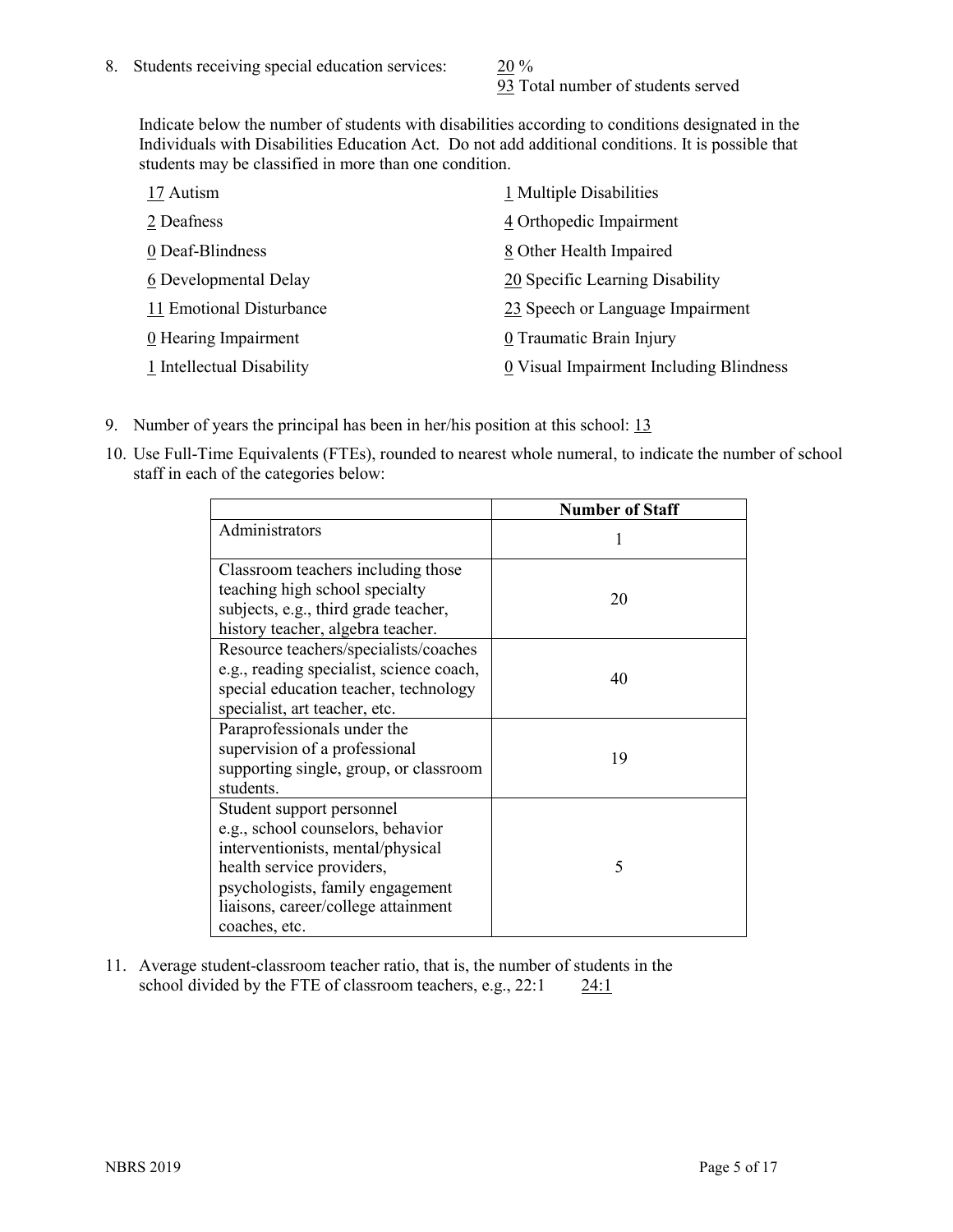12. Show daily student attendance rates. Only high schools need to supply yearly graduation rates.

| <b>Required Information</b> | 2017-2018 | 2016-2017 | 2015-2016 | 2014-2015 | 2013-2014 |
|-----------------------------|-----------|-----------|-----------|-----------|-----------|
| Daily student attendance    | 95%       | 95%       | $96\%$    | 95%       | 96%       |
| High school graduation rate | $0\%$     | $0\%$     | $0\%$     | $9\%$     | $0\%$     |

#### 13. **For high schools only, that is, schools ending in grade 12 or higher.**

Show percentages to indicate the post-secondary status of students who graduated in Spring 2018.

| <b>Post-Secondary Status</b>                  |       |
|-----------------------------------------------|-------|
| Graduating class size                         |       |
| Enrolled in a 4-year college or university    | $0\%$ |
| Enrolled in a community college               | 0%    |
| Enrolled in career/technical training program | 0%    |
| Found employment                              | 0%    |
| Joined the military or other public service   | 0%    |
| Other                                         | $0\%$ |

14. Indicate whether your school has previously received a National Blue Ribbon Schools award. Yes No X

If yes, select the year in which your school received the award.

15. In a couple of sentences, provide the school's mission or vision statement.

Lincoln Elementary School works as a team to ensure all students learn and grow.

16. **For public schools only**, if the school is a magnet, charter, or choice school, explain how students are chosen to attend.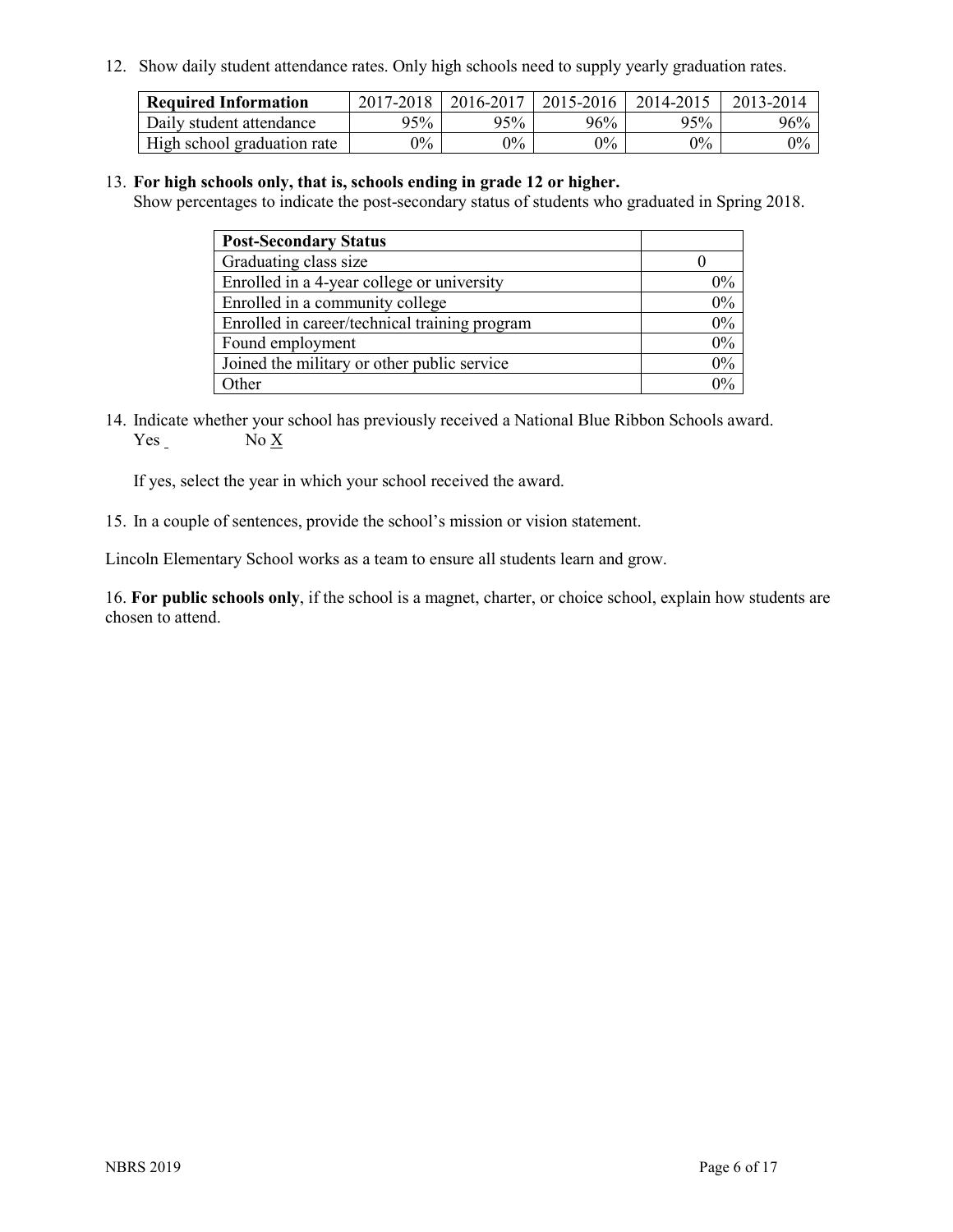# **PART III – SUMMARY**

Established in 1955, Lincoln Elementary School is home to approximately 470 kindergarten through fifth grade students. We are one of three large elementary schools and three smaller, satellite elementary schools in the Alexandria School District, which has about 4,000 students. Lincoln Elementary is located in the city of Alexandria, a micropolitan regional center of about 13,000 residents. The city has abundant industry and engineering opportunities which provides employment for many residents. Lincoln Elementary families are predominantly white, limiting ethnic or racial diversity. We have pockets of poverty and have a free lunch demographic, which over the past decade tended to hover just above or below the district average. Our families are mainly static, but we do experience some mobility, and draw some low incidence special education students due to special programming available as a larger, rural district. Our greatest challenge lies in differentiating for a truly heterogeneous student population. We educate students with significant cognitive challenges to students who are gifted and talented. We do not have a population of students which we program for large-scale, such as English Language Learners, but have small subgroups of students and students with disabilities. Given the wide range of learners in our classrooms, differentiation and personalization is often identified as the greatest challenge teachers face.

For decades, Lincoln Elementary School has had a community reputation for being a friendly and welcoming school. It is common to hear alumni, young and old, speak of the positive experience they had as a student at Lincoln Elementary. Likewise, it is typical for traveling staff, salespersons, and service people to remark on the warm, optimistic feeling within our building. This feeling is experienced within steps of entering, throughout our hallways, and in our offices and classrooms. Alongside the reputation for having a positive atmosphere, Lincoln Elementary has consistently demonstrated strong academic achievement. Since developing our mission statement in 2012, "We work as a team to ensure all students learn and grow", we have reflected on our school practices which create a strong community perception, and what it means to teach the whole child. These key reflections and subsequent strategies have led to increased student and parent satisfaction, teacher efficacy, and ultimately high student achievement. In fact, 98% of families responding to our annual parent survey believe that teachers care about their children and treat them as individuals.

One of the biggest reflections and subsequent strategies is that core classroom teachers must own their students. Teachers commit to developing a trusting relationship with every student in the classroom, regardless of programming. During initial RTI exploration, we adopted an "every ed" philosophy. We believed we could not serve children in silos and the primary driver of student programming needed to be the core classroom teacher who develops a strong relationship with the student.

To support classroom teachers in their embracement of all students, Lincoln Elementary adopted a problem solving team model using a functional behavior assessment protocol. The problem solving team supports students by developing a plan to teach social, emotional, behavioral, or academic skills. The team develops a hypothesis, identifies target skills, and creates a plan which is progress monitored. We schedule follow-up team meetings to review progress-monitoring data and, if needed, make revisions. The plan focuses on student strengths and the process is highly student-centered. The behavior support team has become a robust and integral process in helping classroom teachers and teams meet student needs. This implementation has keenly contributed to a student-centered, problem solving culture at Lincoln Elementary School.

Another critical strategy at Lincoln Elementary is the implementation of our Code of Conduct Character Education Social Emotional Learning Framework. Classroom teachers deliver core instruction around social, emotional, and behavioral competencies. Students who need more support in these areas receive additional instruction in tiers two and three of our multi-tiered system of supports. We believe that focusing on developing these competencies in our students creates healthy, engaged learners. Behavior does not have a negative connotation in our teachers' minds; rather they see behavior as something learned by students, much like reading and math.

Teaching to the whole child with an "every ed" philosophy does not stop with our students. Our teachers

NBRS 2019 19MN105PU Page 7 of 17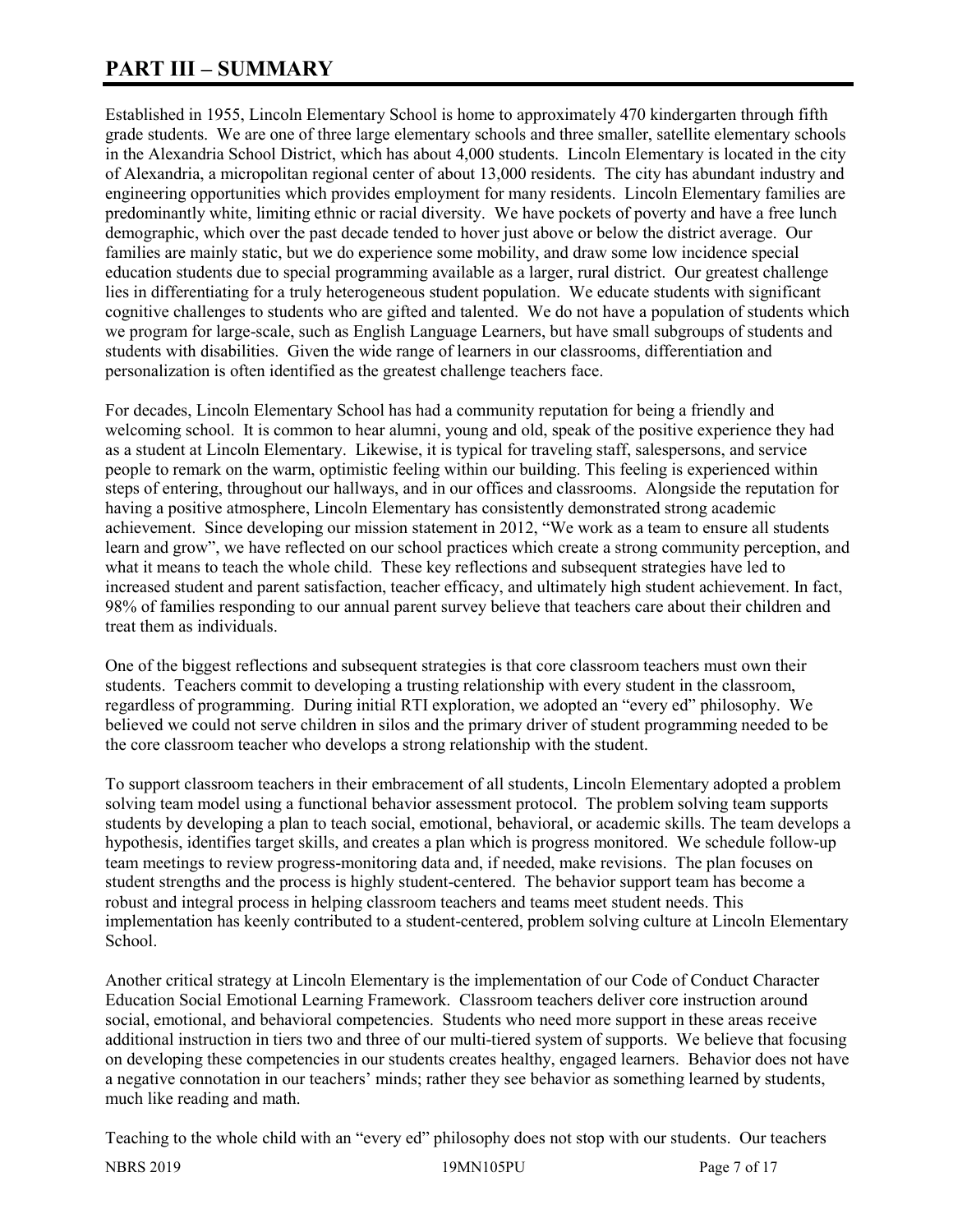accept families for who they are. At Lincoln Elementary, we believe we influence parents most by how we interact with their students. When we best meet the needs of the whole child, they are happier and achieve more. When students reflect this experience at home, families feel more connected, supported, and willing to partner with us. We acknowledge our influence happens within the school day and what happens at home often is beyond our circle of influence. We also acknowledge humbly, that despite a parent's skill set, they know their child best. We also accept unconditionally, regardless of circumstances, that parents love their children and want the best for them. These beliefs guide our parent interactions, from student-led conferences to a quick passing in the hallway. By nurturing deep, sincere student relationships and exemplifying steadfast acceptance of families, our Lincoln Elementary community is proudly thriving and sustaining a student- and family-centered culture with successful academic outcomes.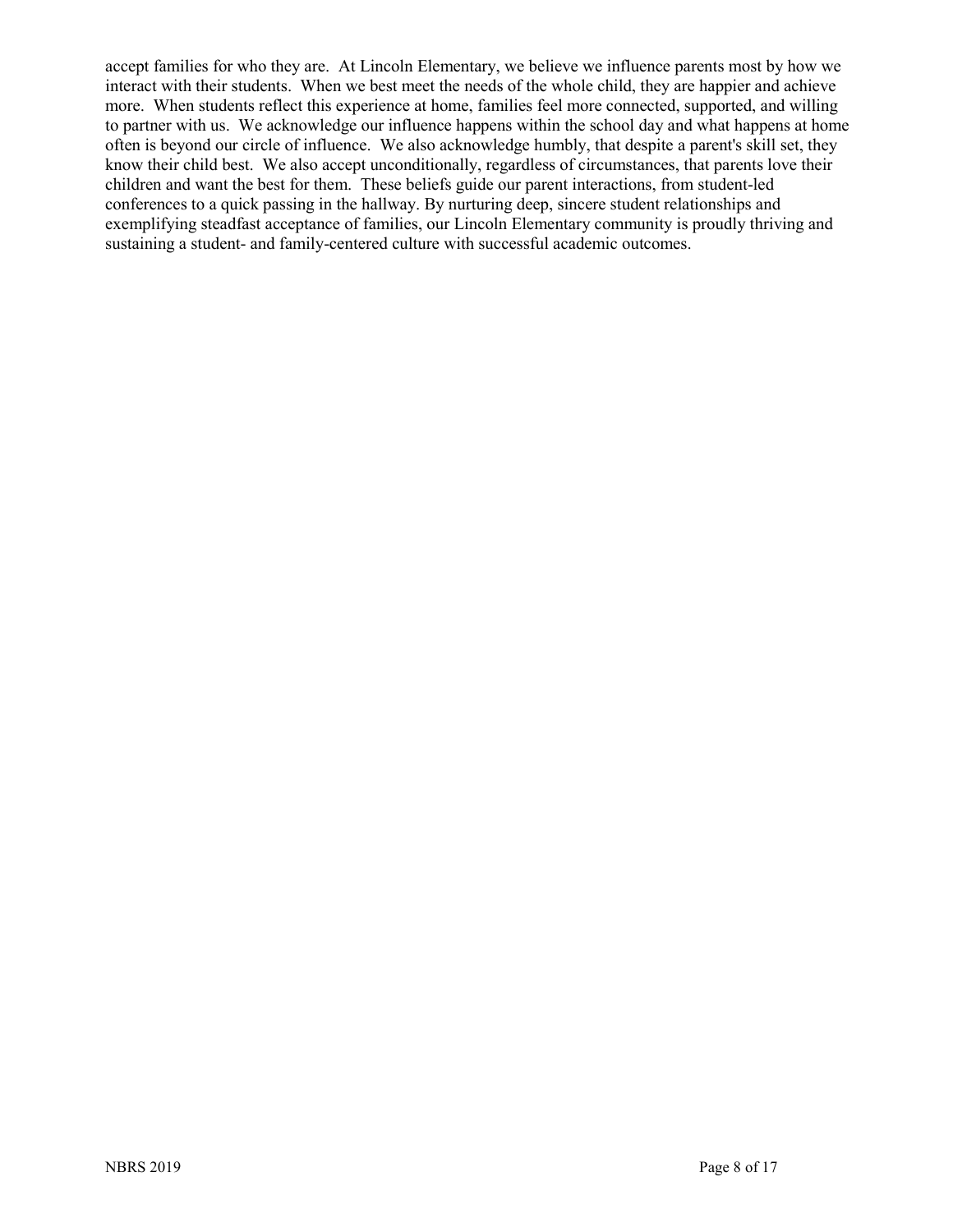## **1. Core Curriculum:**

## **1a. Reading/English language arts:**

At Lincoln Elementary, we use a Balanced Literacy Program which is a framework that gives equal attention to reading and writing instruction. Students see reading and writing modeled, share in the reading and writing with their teacher, are coached with individual conferring, practice independently, and are actively engaged in word study activities.

Our Balanced Literacy approach incorporates all reading methods, realizing students need to use multiple strategies to become proficient readers. We combine phonemic awareness, phonics, word study, vocabulary, and reading comprehension. This cultivates the skills of reading, writing, thinking, speaking, and listening for all students.

As a united team, we are grounded in research-based best practices. Throughout K-5, we support our students in the areas of literacy through interactive read-alouds, guided reading, language and literacy engagement, word walls to language walls, independent reading and writing, and classroom libraries. With adherence to the daily routine 150 Minutes of Literacy, students experience the structure needed to comfortably learn and thrive.

Utilizing Lucy Calkins Curriculum along with the Reading and Writing Project approach to instruction, we focus on a workshop model. We recognize that "one size fits all" does not match the realities of our classrooms and switch our thinking to differentiation and purposeful teaching that is individualized per student.

When you walk into a Lincoln Elementary classroom, you will observe instruction that is addressing each child's individual learning style. Strategies are explicitly taught, not just for one day, but revisited when students need repetition and consistency. From small group work to conferring with opportunities for personalized instruction, student choice in reading materials are matched with level and interest.

The routines and structure of our reading and writing workshop are kept simple and predictable so our teachers can focus on the complex art of teaching in a responsive manner to accelerate achievement for all of our learners.

Being a multi-tiered systems of support school working diligently to provide quality education, we use assessments and progress monitoring to identify student concerns. With interventions such as Minnesota Reading Corps, LLI, PRESS for phonemic awareness and phonics, STAR testing, FAST assessments, and diagnostics to address student deficiencies, we pride ourselves in determining effective strategies to boost student performance. Helping our students achieve, advance and succeed is rewarding for our entire Lincoln Elementary community.

## **1b. Mathematics:**

In the past, a stereotypical mathematics lesson would have the teacher lecturing students, and then have students working in workbooks. Lincoln Elementary has geared our lessons to the twenty-first century. Students experience a variety of lesson components. Mini-lessons cover core components quickly and effectively. Small groups raise student's ability by allowing them to make productive mistakes with teacher support and scaffolding to get back on track. Number Talks allow students to converse freely with peers using tricky terminology to explain their thought processes. Station work, math game options, and math fluency practice, allow the students to experience doing math independently, and that it can be fun! Finally, Math Masters is a competition based enrichment program available to fifth grade mathematicians taught by a gifted and talented teacher.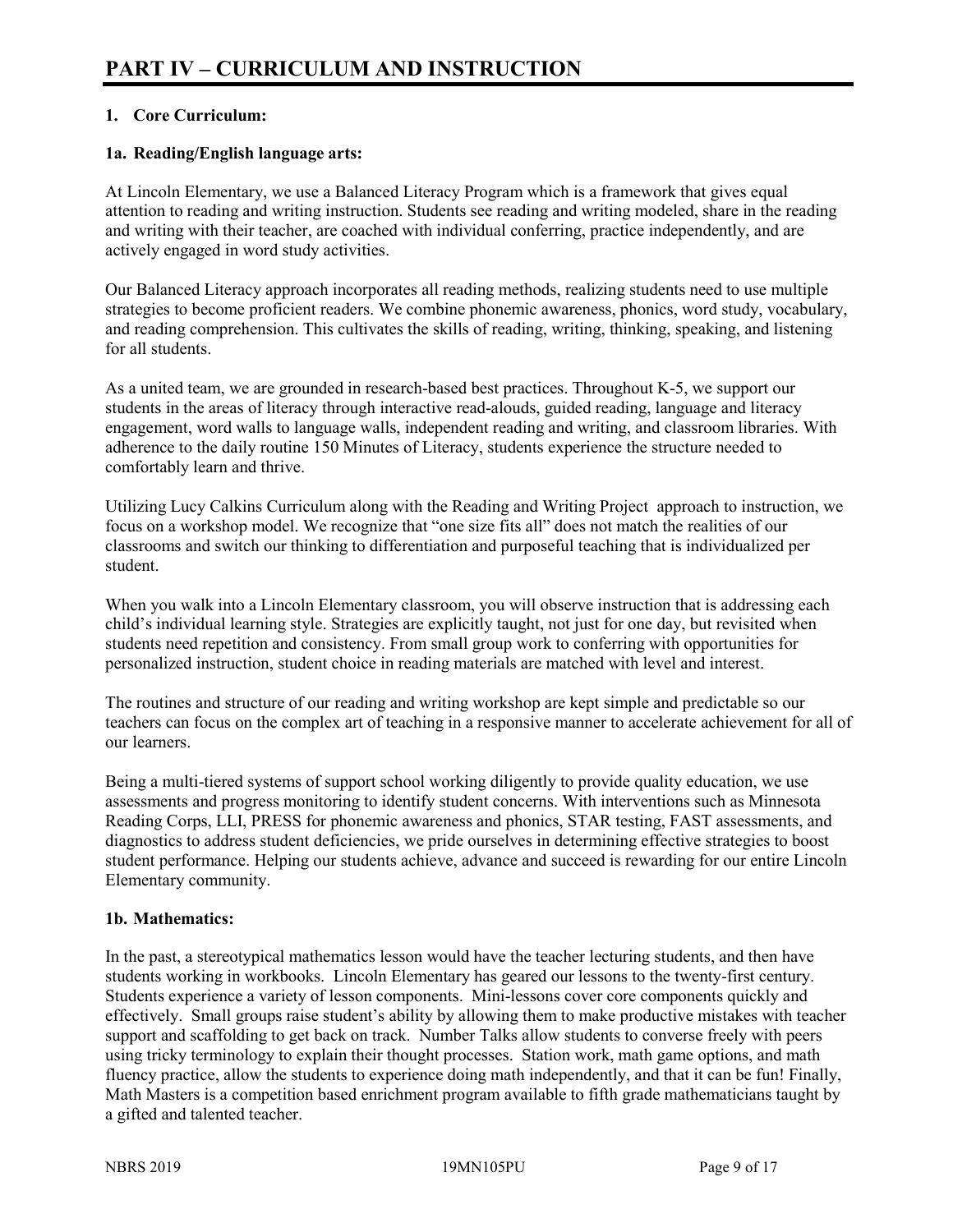Walking around in classrooms, math word walls, number lines, cardinal directions, clock pieces, and manipulatives grace the walls and shelves. During morning meeting, students share math in their world including personal anecdotes, calendar time, weather conversations, and scheduling. Mathematics is not a separate lesson in which to be taught at Lincoln Elementary. It is a core value strung throughout many lessons (not just mathematics) and celebrated as a part of daily life.

Our system of assessment and intervention ensures a framework to meet the needs of our diverse learners. Our Building Leadership Team (BLT) annually examines Minnesota Comprehensive Assessment (MCA) proficiency data trends to establish building goals and ensure our core curriculum is aligned to state standards. We look at individual student MCA strand and growth data to develop individual student plans. We implement STAR Math diagnostic screening three times per year to identify students at-risk and requiring possible tier two intervention. PLC teams examine this data to develop and refine formal student learning goals. Classroom formative and summative assessment data is used to group students and provide leveled strategy group instruction. We also use AVMR (AdVantage Math Recovery) diagnostic screening to pinpoint exact numerical concept strengths and weakness, and provide students enrichment or support.

## **1c. Science:**

Lincoln Elementary School has a unique science program. A science specialist delivers standards-based instruction 90 minutes a week to all students in kindergarten through fifth grade. This cycle of instruction allows the teacher to scaffold instruction year to year, and provide a more intensive science experience. A district instructional coach supports the teacher in differentiated, standards-based science instruction.

Inquiry and problem solving are the foundation of most student learning. Key features include STEM challenges, manipulative Foss Kits, and field trips, including excursions to the Prairie Wetlands, the Groundwater Festival, and Carlos State Park. The third grade students even take an intergalactic trip to Space Camp. Dressed in their space helmets, they journey to learn about supernovas, stars and gravity in engaging activities put together by the district's ninth grade science students.

Community experts visit with students about STEM careers. One highlight is a medical doctor who came in to visit fifth graders and brought real, human organs that they were able to manipulate. This tied in perfectly with the standard for body systems. Another shining example is when local dentists came to visit students in first grade and talked about dental health.

Besides the end of the unit tests, science is also assessed in many other formats. Some units are assessed using project-based assessments. Fifth graders choose a science standard from their elementary experience to design a project or experiment. Part of this project includes creating a display board, which documents their learning. Students display and present these projects at the Fifth Grade Science Showcase. Other grades create microorganism posters, water cycle slideshows, and flip books to demonstrate their learning. Formative assessments are used to guide instruction to make sure all students are meeting the standards. Fifth grade students also take the Minnesota Comprehensive Assessment in science. Science teachers review this data to determine strengths and standards requiring more emphasis.

## **1d. Social studies/history/civic learning and engagement**

Lincoln Elementary School has a strong social studies curriculum. Lincoln uses the Minnesota State standards as a base for developing our social studies curriculum. Social studies units have been developed by our teachers using the Understanding by Design method. Teachers base lessons on essential questions. This gets at the heart of inquiry-based learning and helps deepen the understanding of key standards. Lincoln also incorporates literacy activities into social studies. Using leveled literacy books and mentor texts goes one step farther in engaging the students. This facilitates deeper discussions and understandings of social studies standards.

NBRS 2019 Page 10 of 17 Partnerships with our community enhance the social studies program at Lincoln Elementary School. Junior Achievement is a program which brings in community volunteers to teach real world lessons on entrepreneurship, financial literacy, government, and communities. Community resources are also used for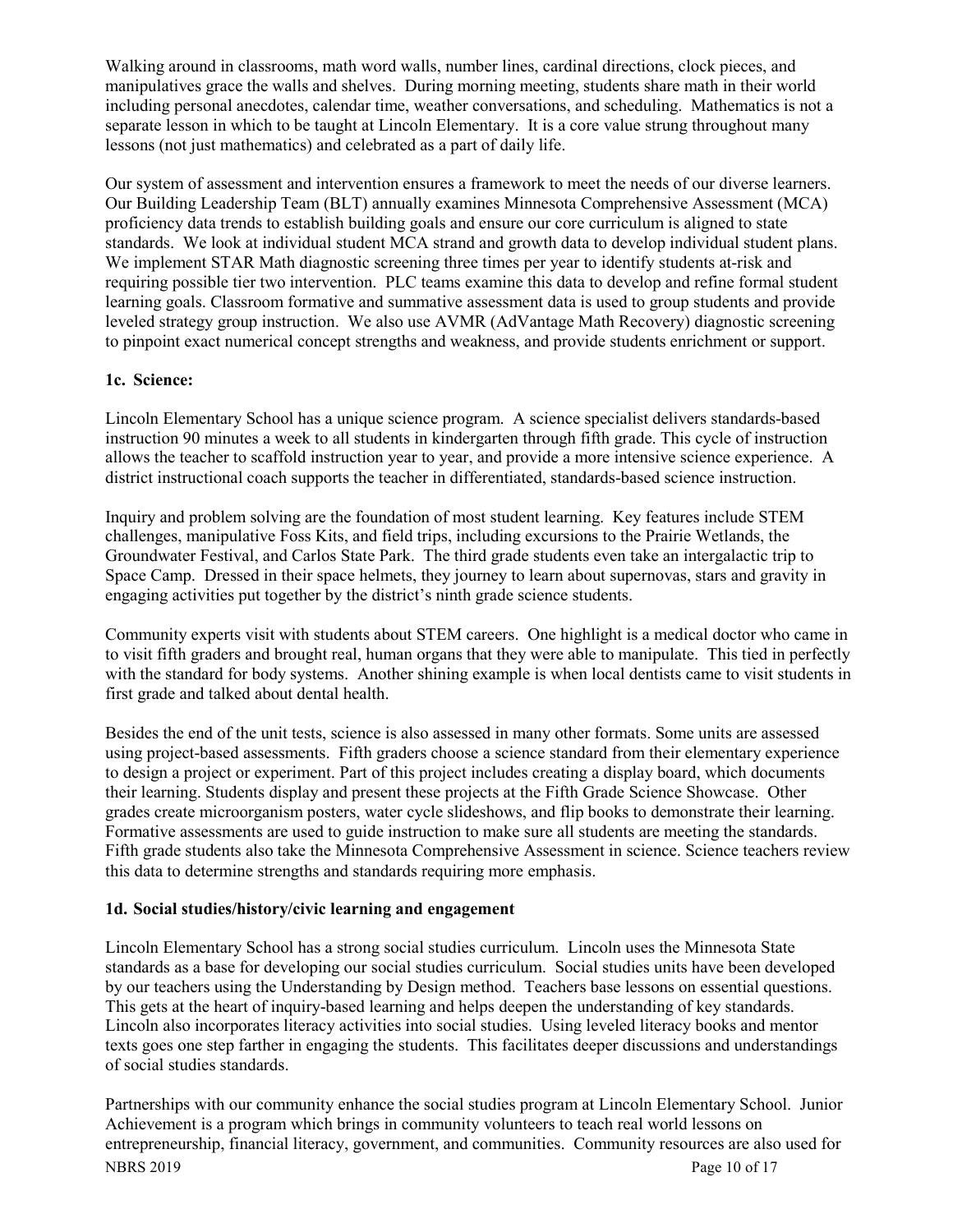Veterans Day. Veterans share their experiences and what they have gone through for our country.

Lincoln Elementary recently renovated an area of our school into a "makerspace". This makerspace provides hands-on, creative ways to encourage students to design, experiment, build, and invent as they deeply engage in social studies concepts. Third graders create their own globe using punch balls. Through group work, students figure out how to add lines of latitude and longitude and where to place oceans and continents. Activities like this combine geography, group cooperation skills, and math in a meaningful learning activity.

Students are assessed on social studies standards in a variety of ways. Our district has common and formative assessments for units. These are based off of our curriculum and state standards. Lincoln School uses the data from these assessments to guide our instruction. It is used to determine understanding of concepts. We also use assessments that allow students to show their learning in creative ways such as creating google slide shows, making posters, and presentations.

#### **1e. For secondary schools:**

## **1f. For schools that offer preschool for three- and four-year old students:**

## **2. Other Curriculum Areas:**

Lincoln Elementary's other curriculum areas are referred to as special areas. These include art, physical education, media, and music. Each special area is taught by highly qualified teachers licensed in their specialty. All students attend special area classes. These classes allow for every student to find something outside of academics that they are passionate about, whether it's arts, fitness, or technology.

The schedule for special areas is set on a six day cycle rotation. Kindergarten through fifth grade students attend music and physical education three times per cycle for 30 minutes per time. Art is taught once per cycle for 60 minutes to 1st through 5th grade. K-2 media is taught for 30 minutes once per cycle. 3rd graders receive media instruction for 60 minutes of media and technology where they work on typing skills, and 30 minutes of library including rating and comparing books. Students are also allowed to check out books during this time. 4th and 5th graders receive 60 minutes per cycle week working from the International Society for Technology in Education curriculum. Students are taught Digital Citizenship, being an empowered learner, evaluation websites for credibility, and being a computational thinker.

Lincoln Elementary follows a Code of Conduct which teaches students to be respectful, honest, kind, fair, and responsible. Special areas provide reinforcement of these skills as well as practice with transferring these skills to different environments. Participation in special areas builds characteristics of a well-rounded individual. Using the Growth Mindset philosophy, students learn persistence and grit as well as confidence and self-esteem. Students learn acceptance, patience, compassion, and kindness through engagement with students of all skill levels. Special areas provide students with an opportunity to acquire a lifelong appreciation for arts, technology, and movement.

Special areas at Lincoln Elementary allow students to explore a wide variety of life-long skills through opportunities in creating, performing, presenting, exploring, connecting, innovating, strengthening, and responding. These skills culminate in a diverse way. Lincoln displays a selected student Artist of the Month, highlighting their creative artistic achievement. Students perform public music concerts multiple times a year, presenting musical and ensemble ability. Student authors are displayed outside of the library, showing their creative writing. Lincoln students can challenge themselves on grant-funded Ninja Warrior equipment, allowing them to explore innovative ways to strengthen their bodies and minds. Special areas connect unique experiences to academic and life-long skills.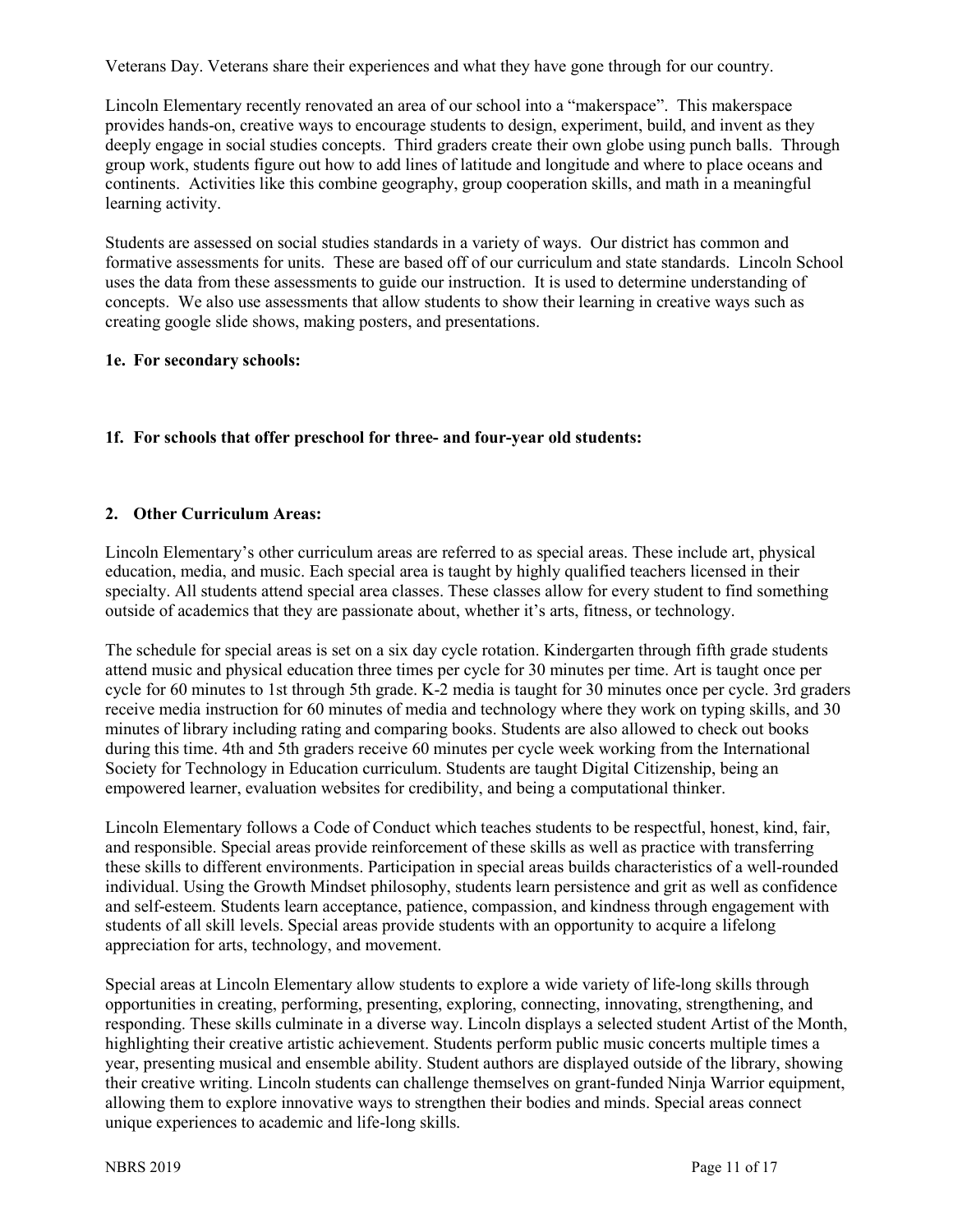Lincoln special area teachers have written grants to fund various projects for further student engagement. These grants include technology, instruments, and Ninja Warrior equipment. The music curriculum contains an online component in which students can access and interact on personal devices. Grants have allowed the purchase of iPads and a classroom set of instruments to maximize hands-on learning, differentiation, and participation in the music room.

A grant was written for Ninja Warrior equipment to be used in physical education class. This equipment supplements the physical education curriculum and interests students because of the connection to the popular television show.

Lincoln special areas strive to connect learning to other curricular areas. Some examples include a unit on the science of sound taught in music and science, a unit on ancient Egypt in art and social studies, a unit on current events including the Olympics taught in physical education and social studies, and a unit on the Impressionist period taught in music and art. At the end of fifth grade, students participate in a cross curricular Special Area Showcase. The Showcase is a family attended evening to celebrate students' successes in special area classes. The classes included in the Showcase are Science, Music, Art, and Physical Education. Students present their Science Fair projects created for science class, students perform their musical program, students teach their parents an art project, and students show their fitness skills in a physical education activity. The showcase highlights skills that are not always represented on report cards or work brought home.

#### **3. Special Populations:**

Lincoln Elementary meets the needs of special populations through implementing a Multi-Tiered Systems of Support (MTSS) model. Most students meet grade-level expectations due to our strong Tier 1 core instruction, in fact, many achieve above expectations. Lincoln teachers use guided reading and guided math to provide small group instruction at a student's academic level, including extending the curriculum for those who excel. Select students are also referred to the district's gifted and talented programs to provide further challenge.

Some students require additional assessment and intervention through Tier 2 and 3 to meet grade-level expectations. For instance, this school year a 2nd grade Lincoln Learner fell below the 40th percentile on the STAR Reading screener and received ratings of 2 (developing) for the Code of Conduct areas of Respect and Responsibility. Further diagnostic assessments were completed using curriculum based measures for reading (i.e. Formative Assessment System for Children--FAST) and behavioral rating scale (i.e. Social Academic Emotional Behavior Rating Scales--SAEBRS) resulting in targeting a phonics deficit and lack of skills related to self-control. Our Lincoln Learner was one of several students discussed at a Stakeholders meeting, when 2nd grade classroom teachers met with the School Intervention Team (SIT) to problem solve.

Reading Intervention began immediately for our Lincoln Learner with a Learning Resource Teacher using the research-based intervention PRESS (Pathways to Reading Excellence in School Sites) including ongoing progress monitoring of both the targeted phonics skill as well as grade-level text. Likewise, small-group behavioral skill instruction began through the at-risk Challenge Program with a school social worker using the Zones of Regulation. Our Lincoln Learner's progress toward self-control is currently monitored daily using Direct Behavior Ratings (DBR).

Data is reviewed every three weeks by SIT to determine if our Lincoln Learner is making adequate progress and should continue in the intervention, is not making adequate progress and needs further problem solving, or has met the target goal and is ready to be exited. This occurs across academic and social/emotional areas with input from administration, a school psychologist, interventionists, district-level coaches, and classroom teachers.

NBRS 2019 Page 12 of 17 Our Lincoln Learner participates in "the Learning Lab," which is a space dedicated to Tier 2, Tier 3, and special education services. Students in need have access to multiple spaces with specific purposes, each named after geographical features: The "Prairie" has an open space concept with flexible seating and table spaces used for instruction; the "Valley Room" and the "Mountain Room" are partitioned rooms for student work and instruction, the "Ocean" is a sensory and behavioral instruction room, "The Cave" is a space used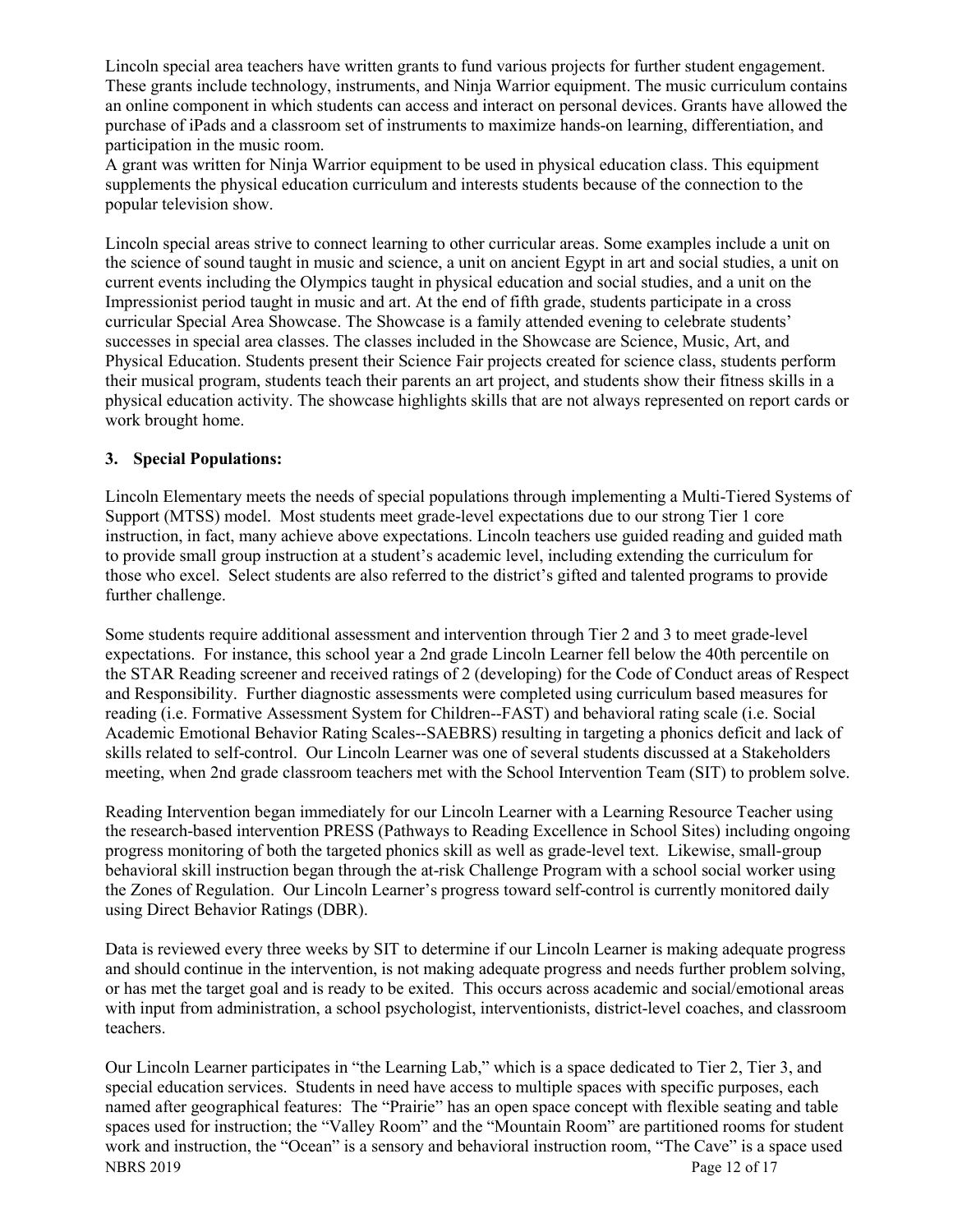for de-escalation (i.e. a small, safe and private place with supervision), and "The Nest" is a teacher-only collaboration space. Our Lincoln Learner has access to consistent support staff with various areas of expertise (i.e. academic, behavioral, speech, occupational therapy, social work, paraprofessionals). Relationship building is a key focus along with teaching skills and individualizing plans.

Our Lincoln Learner is part of the Lincoln Elementary Family, a team dedicated to meeting the needs of special populations using a tiered framework of support (MTSS). Every student gets what they need. We take a "fair is not equal" approach.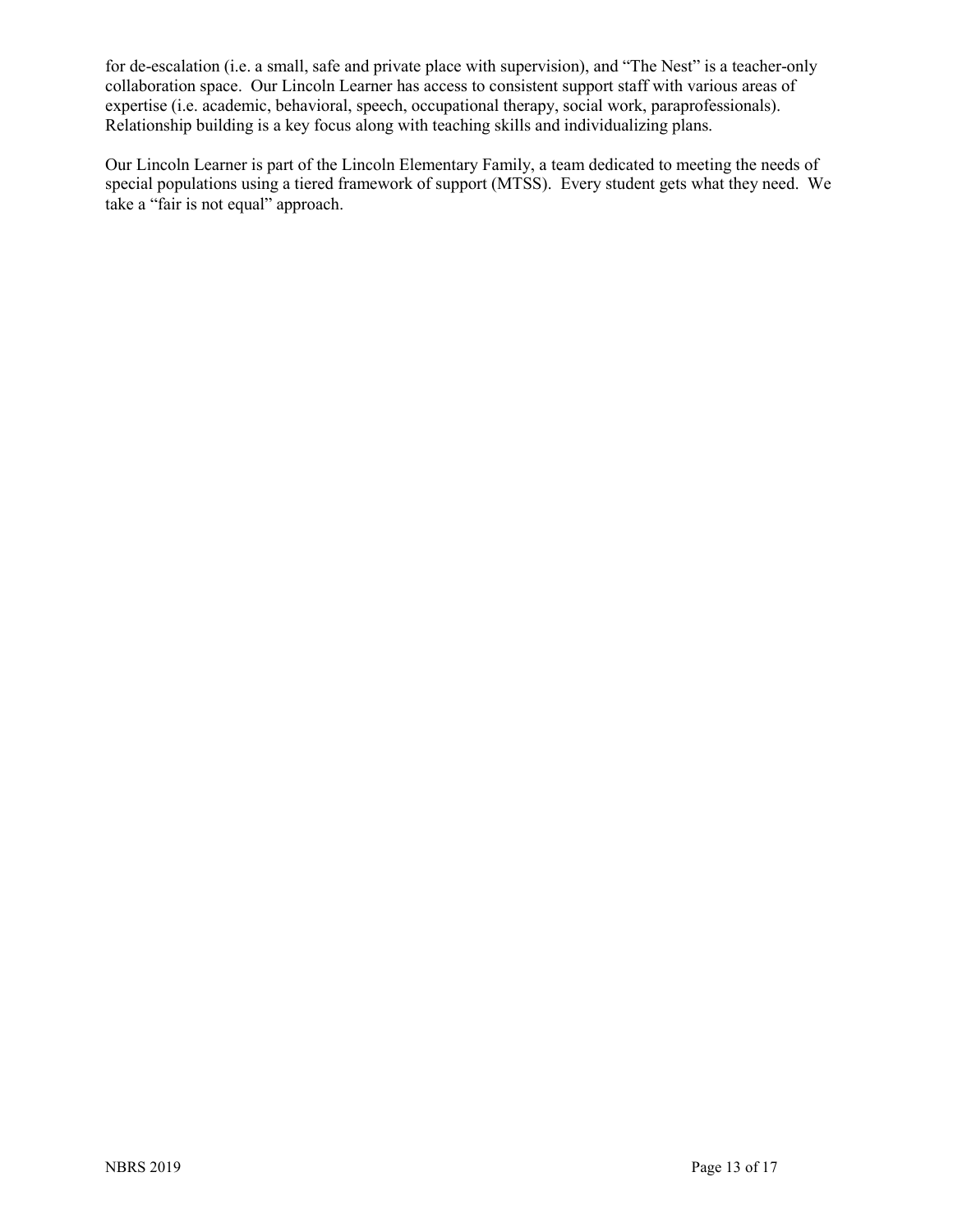## **1. School Climate/Culture:**

Commitment, safety, and academic excellence are at the forefront of Lincoln Elementary's values. As our mission statement, "Working as a team to ensure all students learn and grow" and vision statement, "To be an extraordinary school district that tailors learning for each child by working together!" read, we strive to achieve academic excellence by collaborating with families and are accountable as a team by monitoring the progress of all students. Lincoln Elementary prides itself on its family-friendly, student-centered atmosphere and works diligently to create a dynamic learning environment through preparation, training, daily practices, and embracing change. In an effort to address the whole learner through best practice, Lincoln Elementary supports students through our school-wide Character Education curriculum focusing on respect, responsibility, kindness, fairness, and honesty and TCIT (Teacher-Child Interaction Training) of all staff members from classroom teachers to office personnel. Embedded in our daily practices, we also recognize positive behavior using school-wide Code Cash, as well as the weekly announcement of Lincoln Code Kids and mailing home Good News postcards.

In order to provide academic excellence, Lincoln Elementary is centered around core values focused around personalized learning, collaboration, and relationships which involve weekly collaboration through PLCs (Professional Learning Communities) which are driven by student data and classroom instruction. Professional development opportunities allow our staff to receive a deeper understanding in today's educational forefront, most recently focusing on maximizing team potential using the 5 Voices training provided by GiANT Worldwide, as well as being a trauma informed staff through our daily interactions with students.

At Lincoln Elementary, we understand that a "one size fits all" approach is not effective for student achievement, engagement, or motivation. We provide an individualized approach, giving attention to each child and aligning our values with innovative concepts, while keeping student and community relationships at our forefront. Lincoln Elementary has a weekly Backpack program which provides non-perishable food to students in need provided by United Way. Families to Families, a program within Lincoln Elementary, is organized by staff and families. Families to Families supports Lincoln families with clothing, school supplies, holiday gifts, and community outreach programs through donations from staff and families. Our wellness policy embeds daily organics recycling in the lunchroom, a focus on Walking Wednesday, and healthy classroom snacks. With an emphasis on academics, student choice and activities, relationships, and attention to each student, Lincoln Elementary's daily practices provide a reflection of a community of learners.

#### **2. Engaging Families and Community:**

Lincoln Elementary strives to foster partnerships between our students, teachers, and families within our school community and within the greater Alexandria community. Through daily interactions, relationships and connections have been established and remain at the forefront of each academic year. These partnerships are not stand alone. Many of our actions include connecting with local institutions in the Alexandria community such as with a local Kiwanis chapter to deepen responsible decision making, Thrivent Financial to provide holiday meals for families in need, and at a local nursing home which teaches students empathy and kindness. Relationships with outside agencies also develop within the walls of Lincoln Elementary through D.A.R.E. (Drug Abuse Resistance Education), Junior Achievement, and the Lunch Buddies program. Families and community members are often invited into the classrooms to showcase progress, from kindergarteners sharing an ornament festival with families to fifth graders sharing their knowledge of non-fiction, as well as special events for all grade levels in between.

Parents remain as a key component in building strong partnerships by maximizing student support and bringing more success through an entire team approach. This is echoed as our mission statement reads "Working as a team to ensure all students learn and grow." Families benefit throughout the year from family game night, weekly food bags for families in need, and BoxTops for Education funds. An increased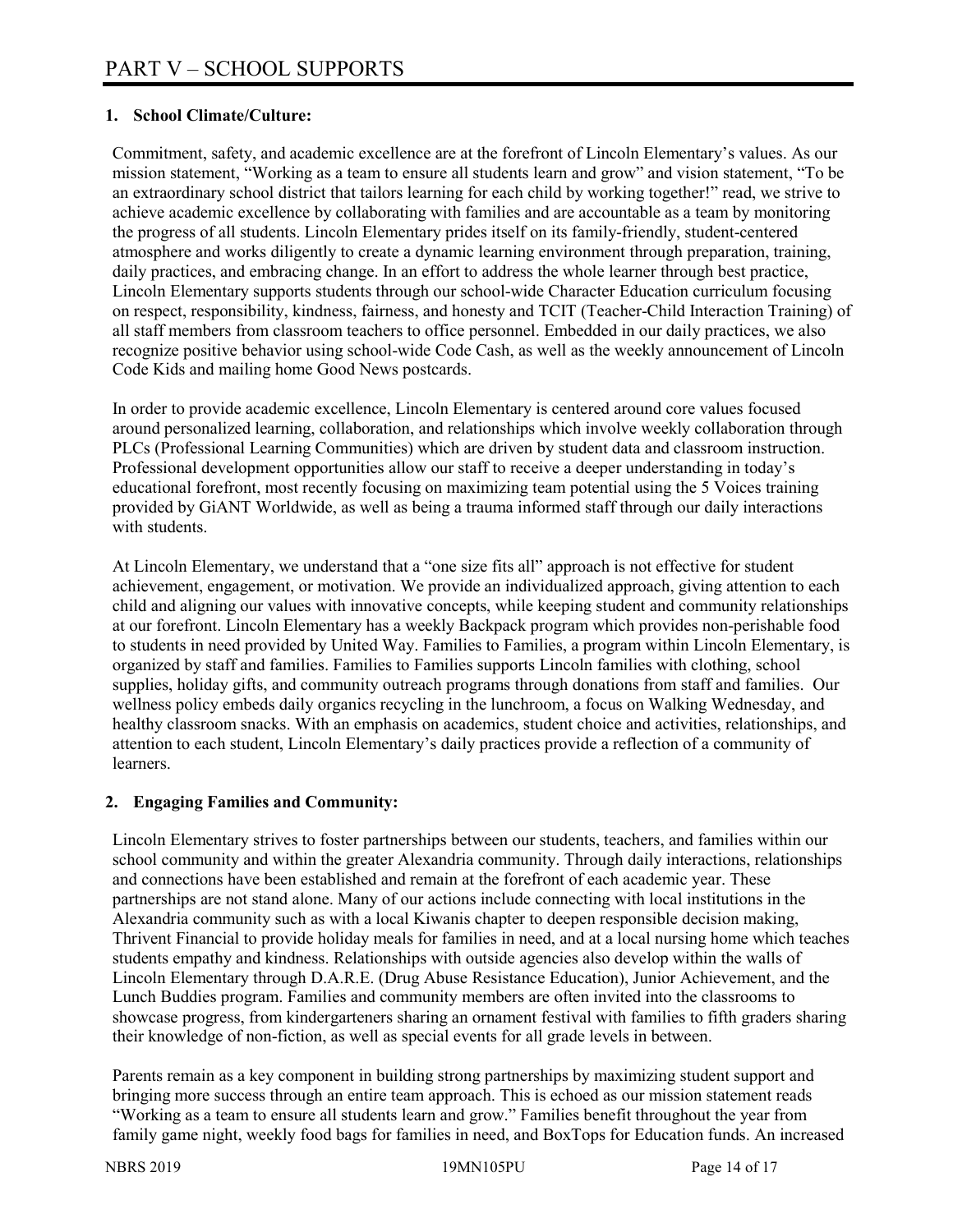level of family involvement creates a shared responsibility, leading to an increase in commitment, personalized learning, and academic excellence.

At the core of engaging families is communication with parents through the core classroom teacher, as well as special area teachers through phone calls and emails, texting and social networking, classroom newsletters, Good News postcards, and school-wide Code Kid announcements. Student successes and challenges are also shared through bi-yearly face-to-face goal setting conferences with parents and students. All partnerships remain accountable and help through this collaborative process to improve personalized learning for all students.

By promoting positive decision making and developing student success through family and community engagement, teaching the "whole child" remains an integral part of student success. Through these strong partnerships and consistent communication among students, teachers, families, and citizens within the Alexandria community, Lincoln Elementary is grounded in creating accountability where all aspects of students' success are being influenced.

#### **3. Professional Development:**

High quality professional development creates opportunities for Lincoln teachers to share ideas and collaborate in their learning, often in job-embedded contexts that relate new instructional strategies to teachers, their students and classrooms. By working collaboratively, we create communities that positively change the culture and instruction of an entire grade level and the school. "Collaboration" can be observed in numerous ways at Lincoln Elementary, both through small group and school-wide opportunities.

A main source of professional development is weekly Professional Learning Community (PLC). During this time, grade-levels examine standard-based learning and instructional practices to meet the needs of our students. Teachers implement planned lessons and record success and challenges while providing evidence of student learning. The team reviews the student level of understanding and reflects on the analysis of student work with potential modifications and instructional strategies. Meeting the individual needs of every student can be overwhelming, but one that is expected and passionately confronted. Our PLCs offer consistent support for teachers as they manage data and create learning levels with the intent to enhance positive student outcomes.

Another key professional development Lincoln Elementary uses are grade level meetings. Teachers make data-driven decisions to ensure students meet their set benchmark. Team action planning involves regularly assessing progress monitoring and curriculum data with anecdotal notes to analyze individual student progress. We review student grouping collaboratively to ensuring each student is achieving. Teams commit to a continuous improvement model of meeting regularly to share strategies, best practices, and to adjust student-learning goals.

In order to ensure our Lincoln team reaches and maintains its highest potential, we are committed to ongoing 5 Voices training, a professional development recognizing each individual's "voice" in communication. No one voice matters more. Rather a "Nurturer" or "Guardian," each staff member bring a specific set of skills to a team. Paraprofessionals and other certified staff also participate. Together we are able to achieve team dynamics valuing each member's insights and contributions to work toward a common goal.

Another school-wide focus of professional development this year is becoming a trauma-informed school. Small group book studies are held before or after school to allow for time to discuss supporting students who have experienced traumatic events. Concepts are reinforced during principal lead and support staff lead trainings related to mental health and executive functioning. Lincoln teachers are able to have honest conversations together to brainstorm approaches to preventing and addressing interfering behaviors. There is a high level of trust established to be able to share perspectives and experiences.

High quality professional development is a key focus of Lincoln Elementary. We value the opportunity to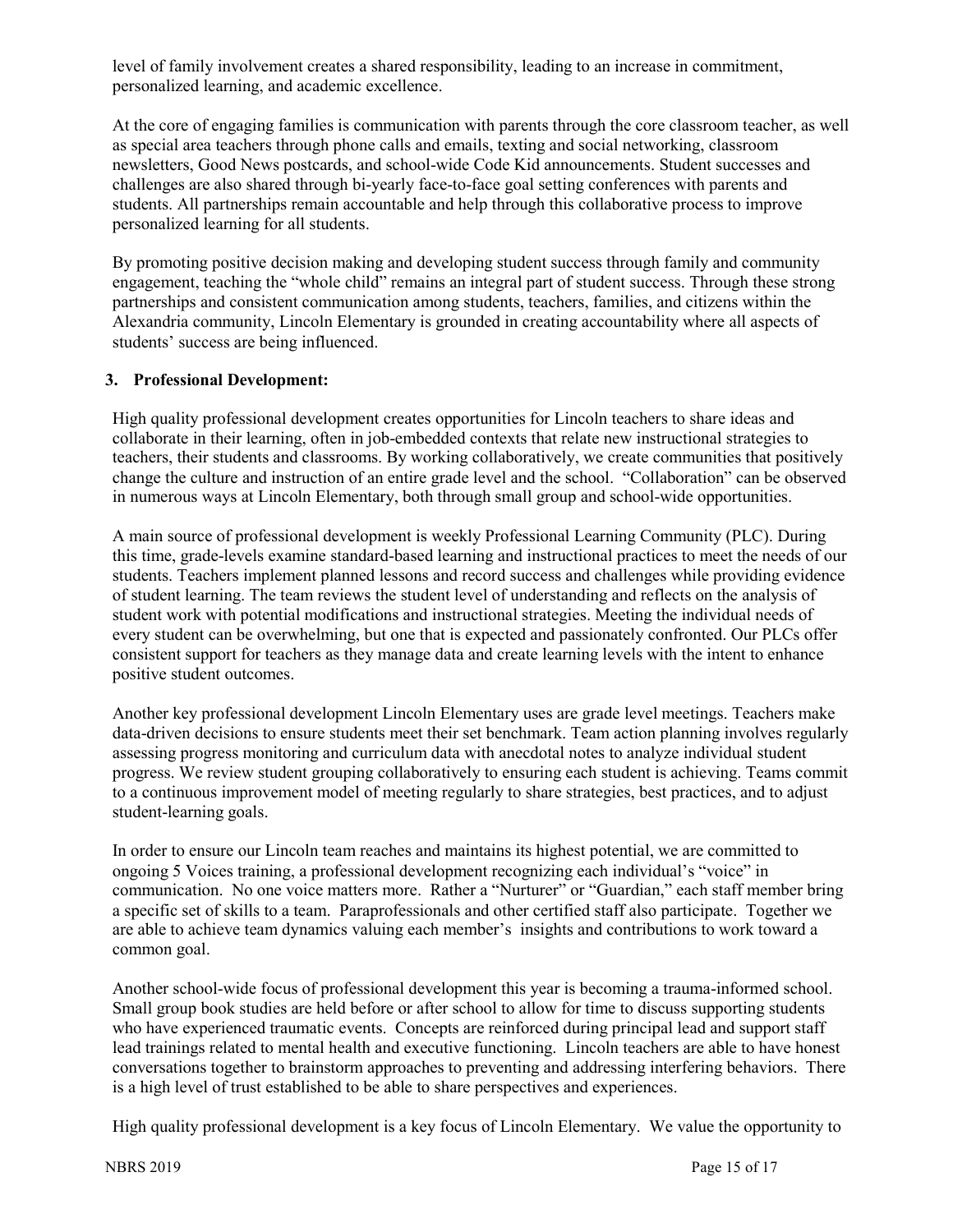learn from one another and grow in our skill set to ensure our students are growing both academically and socially.

## **4. School Leadership:**

Lincoln Elementary prides itself on its strong school leadership that has been at the core of the school for years. This leadership stems from the overarching philosophy of creating a family-friendly, studentcentered atmosphere that strives to create strong relationships to ensure all students learn and grow. The leadership at Lincoln Elementary centers around an unified team approach to maximize student learning that looks at the whole child both academically and socially/emotionally. The leadership at Lincoln Elementary includes a strong building principal, building leadership team (BLT), professional learning community (PLC), and coaching model to support teaching staff.

The building principal leads the building from a relationship based framework. This individual is data driven and student focused, offering book studies and professional development opportunities that support the school's philosophy and multi-tiered system of support (MTSS) framework that has been developed over the last number of years. Elected by colleagues, the building leadership team has the responsibility to develop yearly building goals and have an incremental role in guiding staff professional development to ensure academic excellence. Lincoln Elementary teaching staff engage in weekly PLC work with the focus of ensuring instructional practices are meeting the needs of our students. The coaching model is focused on partnering with teaching staff to strengthen the core curriculum that Lincoln is known for, along with supporting staff responsible for delivering individualized instruction to students needing it.

An example of how Lincoln Elementary functions as an unified team of school leaders would be through stakeholder meetings. Using the MTSS framework, stakeholders meetings are held throughout the school year with grade level teams and the building student intervention team (SIT). Teachers review reading, math, and Code of Conduct data at PLC using best practice guidelines staff have continued to embed through their professional development learning opportunities. Students below district cut scores are identified to be discussed at grade level stakeholder meetings. At these meetings, grade level teams, interventionist, and SIT members make data driven decisions for appropriate interventions for students identified as needing additional supports to ensure that all students learn and grow. A recommendation that may be a result of a stakeholders meeting is to schedule a Behavior Support Team meeting. The Behavior Support Team (BST) uses a problem solving model to assure that students are offered interventions appropriate for the student's individual needs.